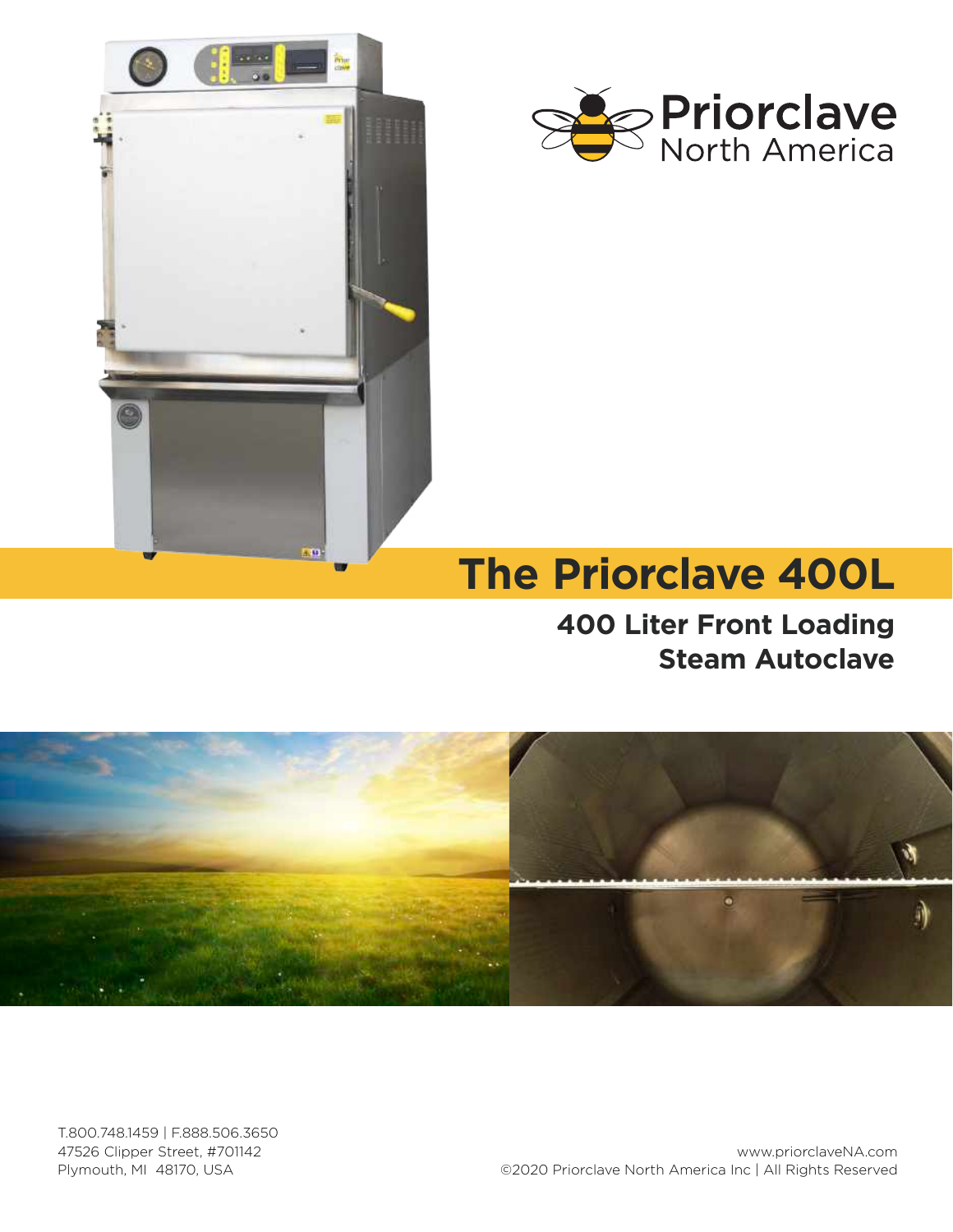The ideal solution for the autoclaving needs of many laboratories, the **Priorclave 400L** is well suited for use in a range of applications, such as:



# **Sterilization**

media preparation, liquids and diluents, waste, glassware, instruments, apparatus

# **Non-Sterilization**

food processing, quality control, plastics, accelerated curing, destruction testing

The **Priorclave 400L** is used extensively across industries, including education, life sciences, pharmaceutical, agricultural, industrial, food and beverage, dairy, and brewing.

| <b>Steam Source:</b>     | Electrically generated within the chamber OR house steam<br>source      |
|--------------------------|-------------------------------------------------------------------------|
| <b>Operating Range:</b>  | Up to 277°F, 32 psi (136°C, 2.2 Bar)                                    |
|                          | <b>Working Dimensions:</b> 24.8" (630mm) diameter x 45.3" (1150mm) deep |
| <b>Chamber Material:</b> | Brushed grade 316L stainless steel                                      |
| <b>Door Material:</b>    | Burnished grade 316L stainless steel                                    |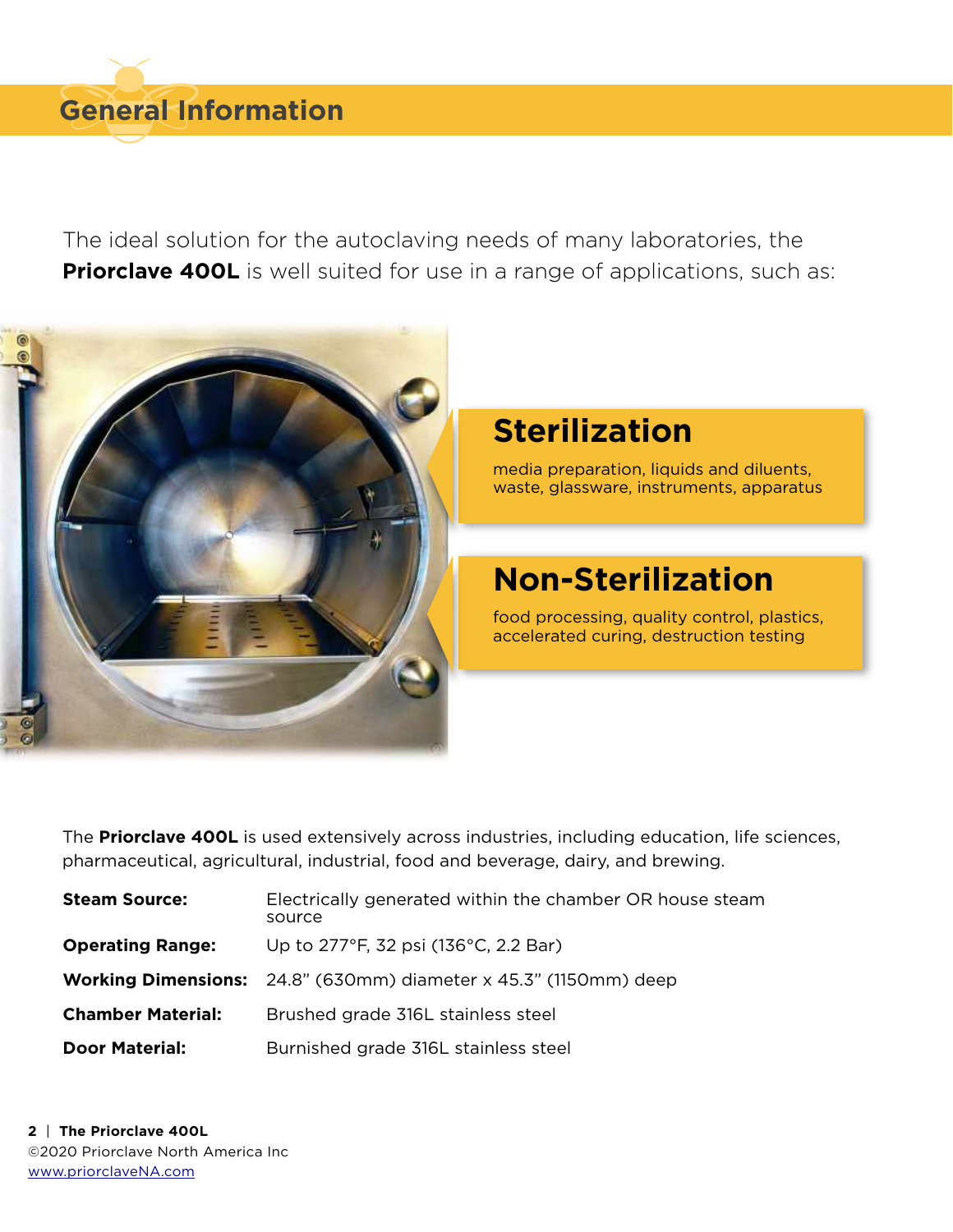**Warranties and Features**

Priorclave sterilizers are built with a modular design to support easy upgrades as your laboratory requirements change. Every Priorclave unit is fitted with a Thermostatic Air Purge Valve, Low Water Cut Out, and electrically operated Vent Valve. All pipe-to-pipe joints are brazed with compression fittings for select service components (stainless pipework is available).

## **Warranties:**

Priorclave autoclaves offer a 36-month limited parts and labor warranty, a 20-year pressure vessel warranty, and unlimited technical support.

# **Priorclave 400L Standard Features:**

- One-Button Start
- Flexible Tactrol® 2 Control System
- Media Warming and Delayed Start
- Quickseal 2 Single Action Door Closure System
- Permission-Based Door Release
- Electronic Cycle Logging USB port
- Automatic Timed Freesteaming
- Assisted Load Cooling
- Chamber Pressure Gauge
- Thermocouple Entry and Test Ports
- 316L Stainless Steel Chamber and Door
- Two Full Width Stainless Steel Anti-Tip Loading Shelves
- Caster Mounted for Ease of Positioning and Service
- Biomaster® Antimicrobial Surfaces
- Energy and Water Conservation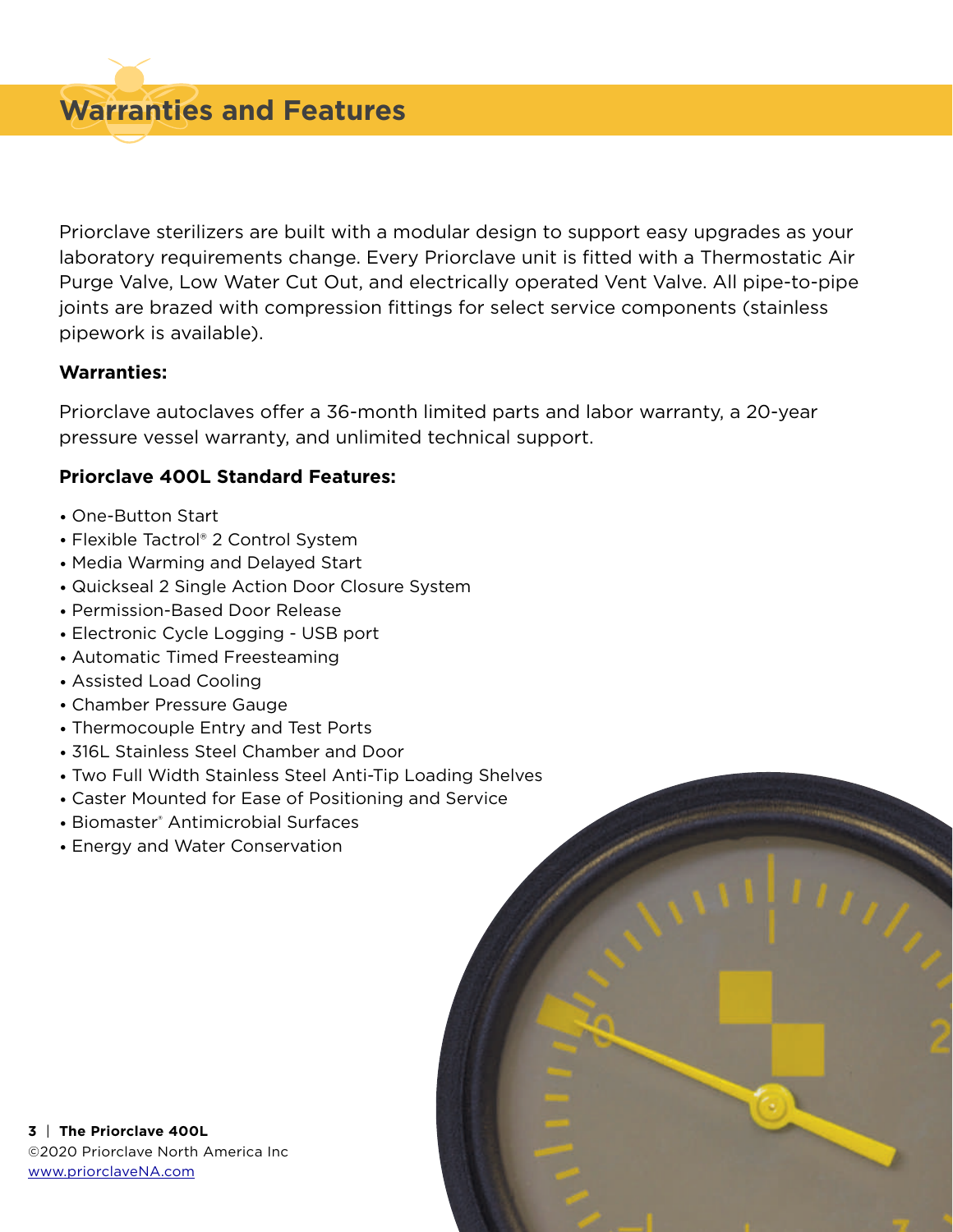

All Priorclave autoclaves comply with current US, UK, EU, and Canadian safety regulations, and are manufactured under an ISO 9001:2008 quality management system. All pressure vessels are manufactured in-house and tested to 1.5 times their maximum working pressure. They have full Insurance approval for pressure vessel design and construction and are CE Marked under the Pressure Equipment Directive PD5500:2000 Cat 3, Certificate Number SS42059010-2 Rev 1. They also conform to the general requirements of BS2646 and are CE Marked for BS EN61010-2-41, Low Voltage and Electromagnetic Compatibility.

At Priorclave, the safety of your staff, interns and students comes first. Priorclave is the only manufacturer offering the versatile **Tactrol® 2 Control System** on every model – benchtop to doubleender. Program cycles are simple push-button and/or keyswitch activated. Program modifications are keyswitch and/or password protected, and interface directly with your computer. The Tactrol 2 controller can be programmed to be as simple as it needs to be, or as sophisticated as your process demands. Everything is within your control, and no additional training is required when moving from one unit to another. The Quickseal 2 door, with **Permission-based Door Release,** is fitted with thermal and pressure locks preventing opening of the autoclave at load temperatures above 80°C (176°F) and pressures above 0.2 Bar (2.9 psi) (BS2646).

The door is also fitted with a **Redundant Safety Gate**, allowing potential residual pressure to safely escape before the door can be fully opened (in accordance with the UK Health and Safety Executive's note PM73). Fitted with a Pressure Safety Valve set to 2.5 Bar (36.3 psi) and a 150°C (302°F) thermal cut out (BS6759); selected external panels and surfaces are **Thermally Insulated.**  All front loading models are fitted with non-tip shelves.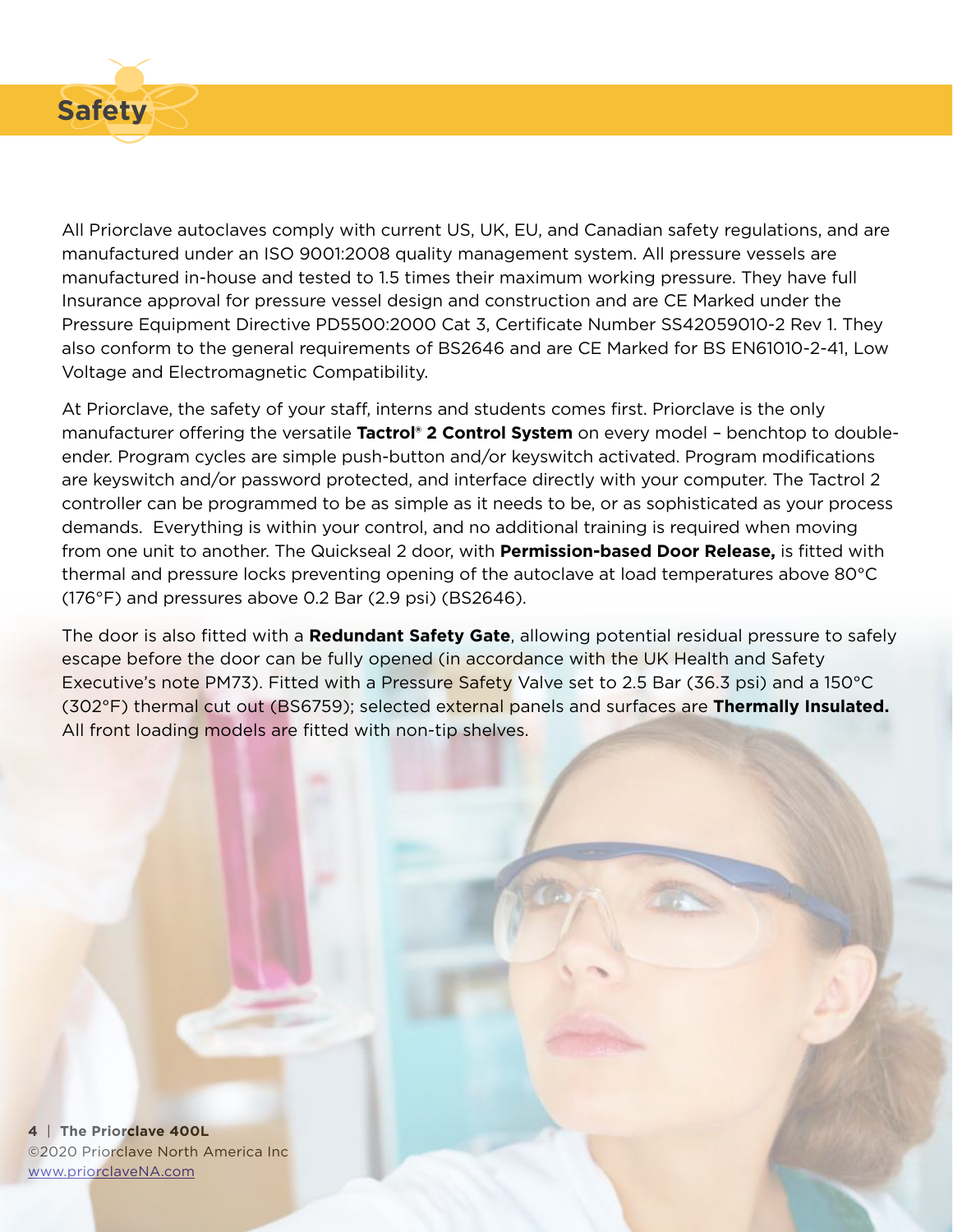

# Biomaster<sup>®</sup> **PROTECTED**

Priorclave is the only manufacturer to offer **Biomaster® Protected Antimicrobial Surfaces**. All epoxy coated panels and frame members are treated with this silver-based surface coating, providing a second line of defense against cross contamination. Extensive validation through independent laboratories demonstrates that Biomaster inhibits microbial colonization, mold, and mildew. Biomaster coatings can't be washed off, and they are as effective on the final day of operation as on the first.

**5** | **The Priorclave 400L**  ©2020 Priorclave North America Inc [www.priorclaveNA.com](http://www.priorclaveNA.com)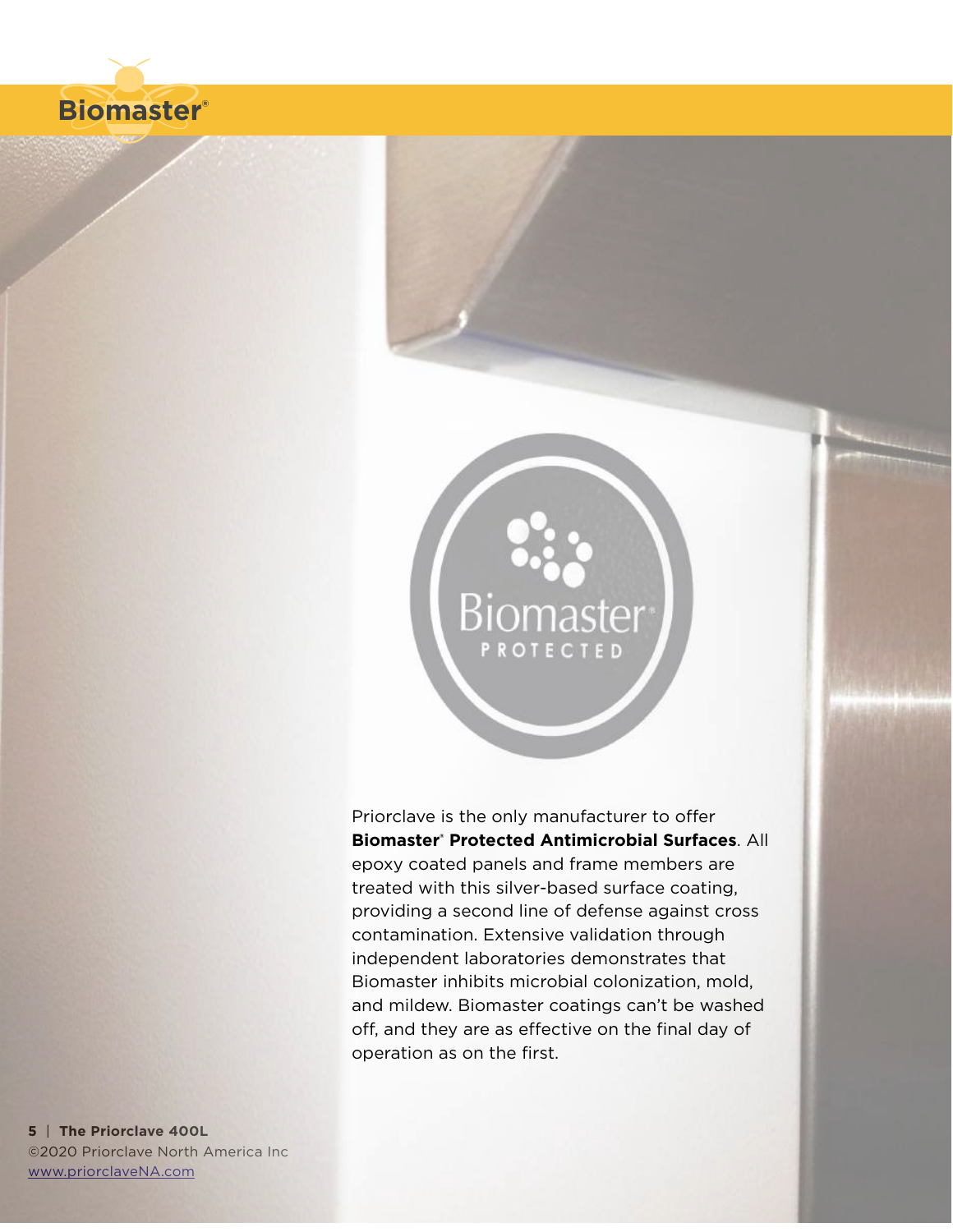



At the heart of every Priorclave is the **Tactrol® 2 Control System**, specially developed for laboratory steam sterilizers. From simple cycles to fully featured multi-program operations with printed records (printer optional), this unique control system offers unrivaled flexibility.

By fully automating the autoclave process and including features to assist with autoclave management, Tactrol 2 allows you to continue with other tasks secure in the knowledge sterilization is carried out safely and efficiently. Packed with self-monitoring systems, Tactrol 2 has preset actions for events such as power failure and low water levels. A number of features are built-in, allowing cycle optimization for the diverse functions demanded by the active laboratory. Tactrol 2 is simple to use: Just set the temperature and time required, select any options needed, and press Start. For added security, a three position Setting Lock Keyswitch is available. A control panel with brightly lit color digital displays, visible from across the room, continuously provides information on status.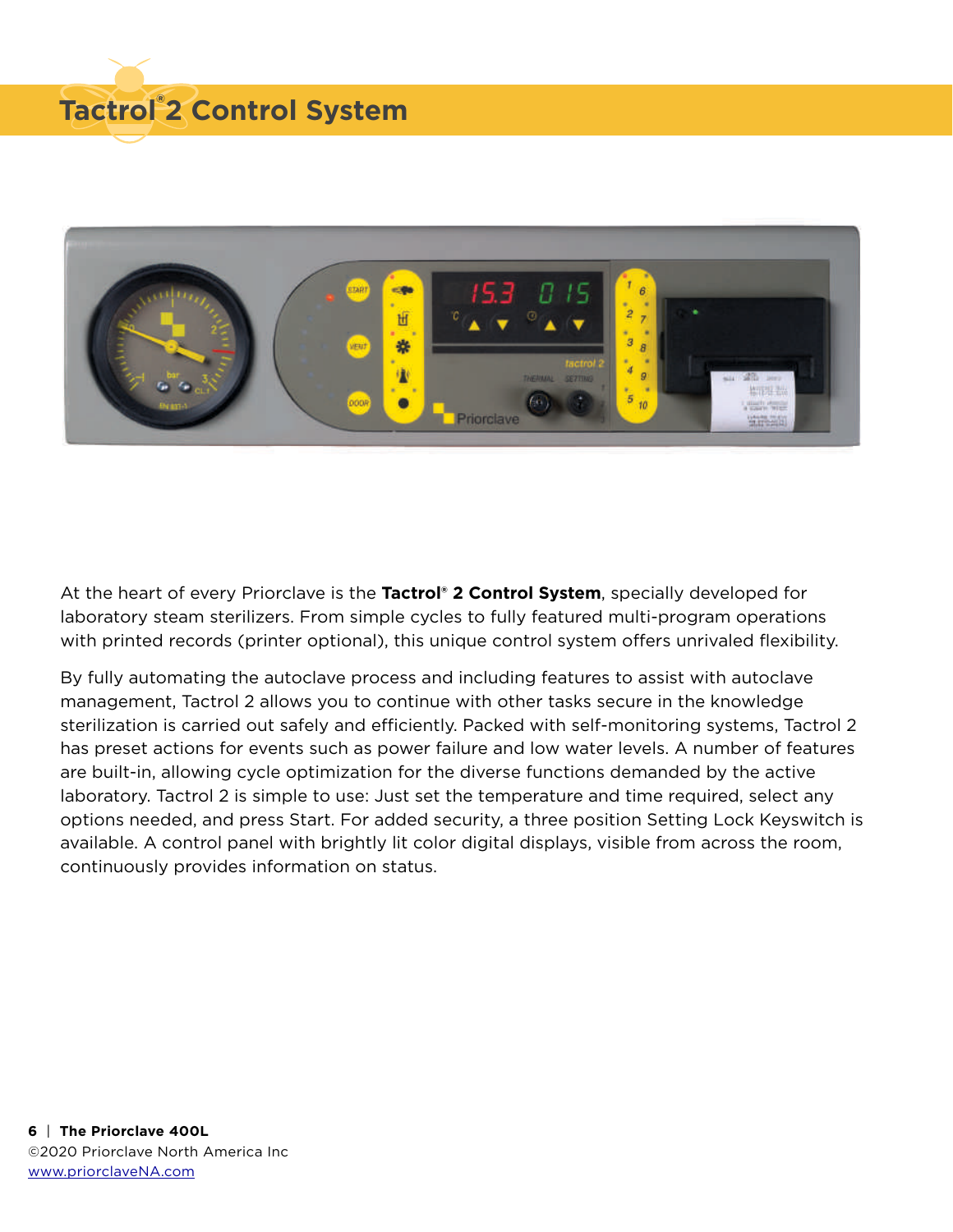



# **Automatic Timed Freesteaming S**

Used to remove the air burden from difficult loads such as plastic waste. Also available: pulsed freesteaming – for improved waste load performance.



# **Load Sensed Process Timing O**

Typically used for loads with containers larger than 1 liter, or for dense loads. Delays the start of the sterilizing timer until the probe reaches the desired sterilizing temperature.



# **Assisted Load Cooling S**

Powerful fans blow cold air over the autoclave vessel, reducing cooling times. A delayed start can be set to protect loads sensitive to media volume loss.



# **Media Warming S**

At the end of the cycle the autoclave is kept warm to keep sterilized media at 'ready to pour' temperature. When combined with the delayed start setting, allows the media to be poured immediately at the start of the day.



# **Vacuum O**

#### Pre-Cycle Vacuum

A powerful vacuum pump draws a series of evacuations to ensure air removal from difficult loads. Can be combined with pulsed freesteaming to achieve excellent steam penetration.

#### Post-Cycle Vacuum

Vacuum cooling accelerates the cooling of waste loads. Also available: Vacuum drying - to provide the facility for drying a suitable load.



# **Multi-Program Memory & One-Button Start**

Can store complete programs in memory to be recalled at the touch of a button. Complete with three position setting lock keyswitch allowing either no alteration of temperature, time, and option selection settings, selection of programs only, or full access to all settings.

### **Electronic Cycle Logging**

An external USB port facilitates communication between the Tactrol® 2 microprocessor and an external computer for logging and remote diagnostic purposes. Logs include all temperature, pressure, time, and cycle data, depending on the options selected. Data can be exported as a secure encrypted file, or delimited text file, for easy importing into a spreadsheet.

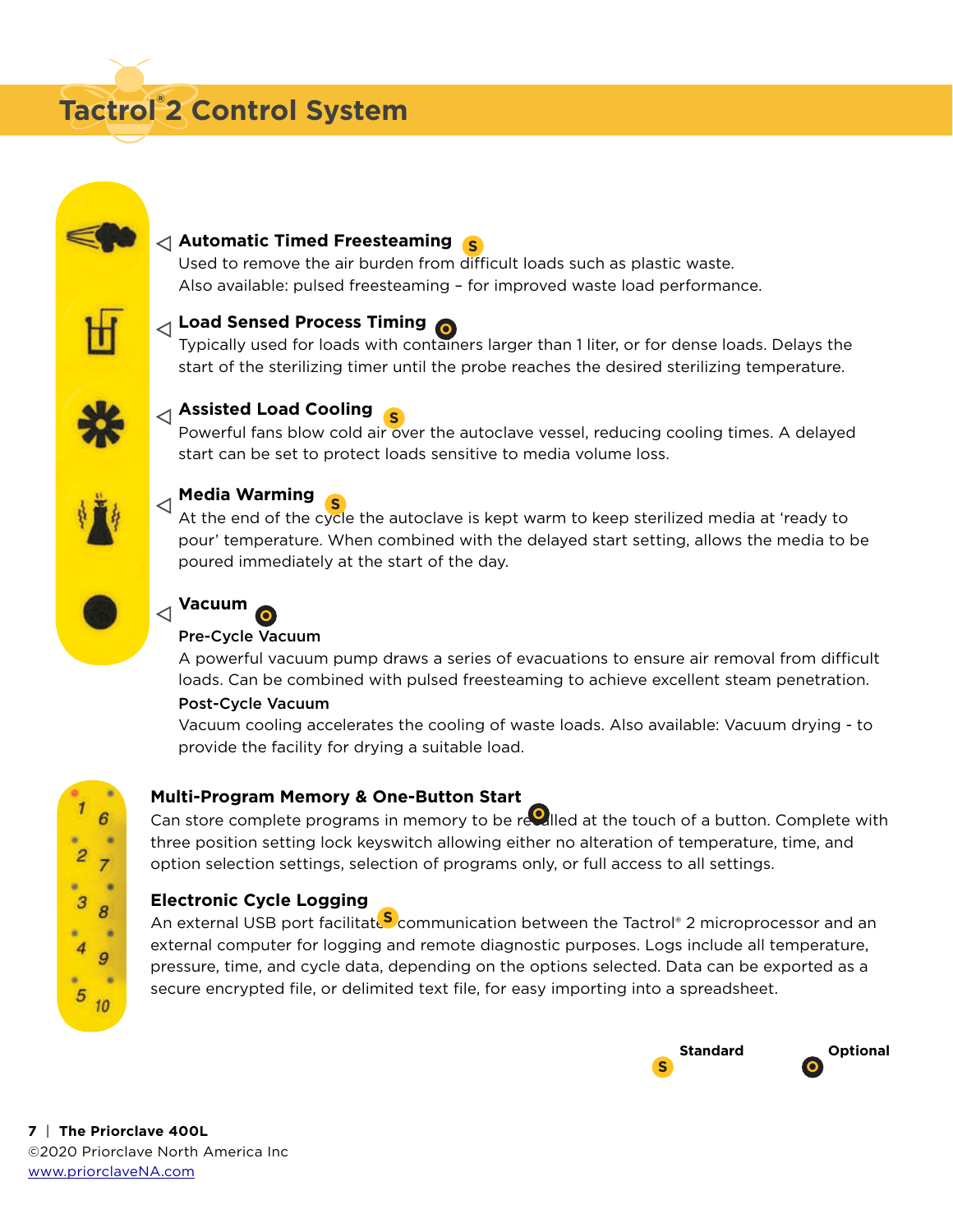

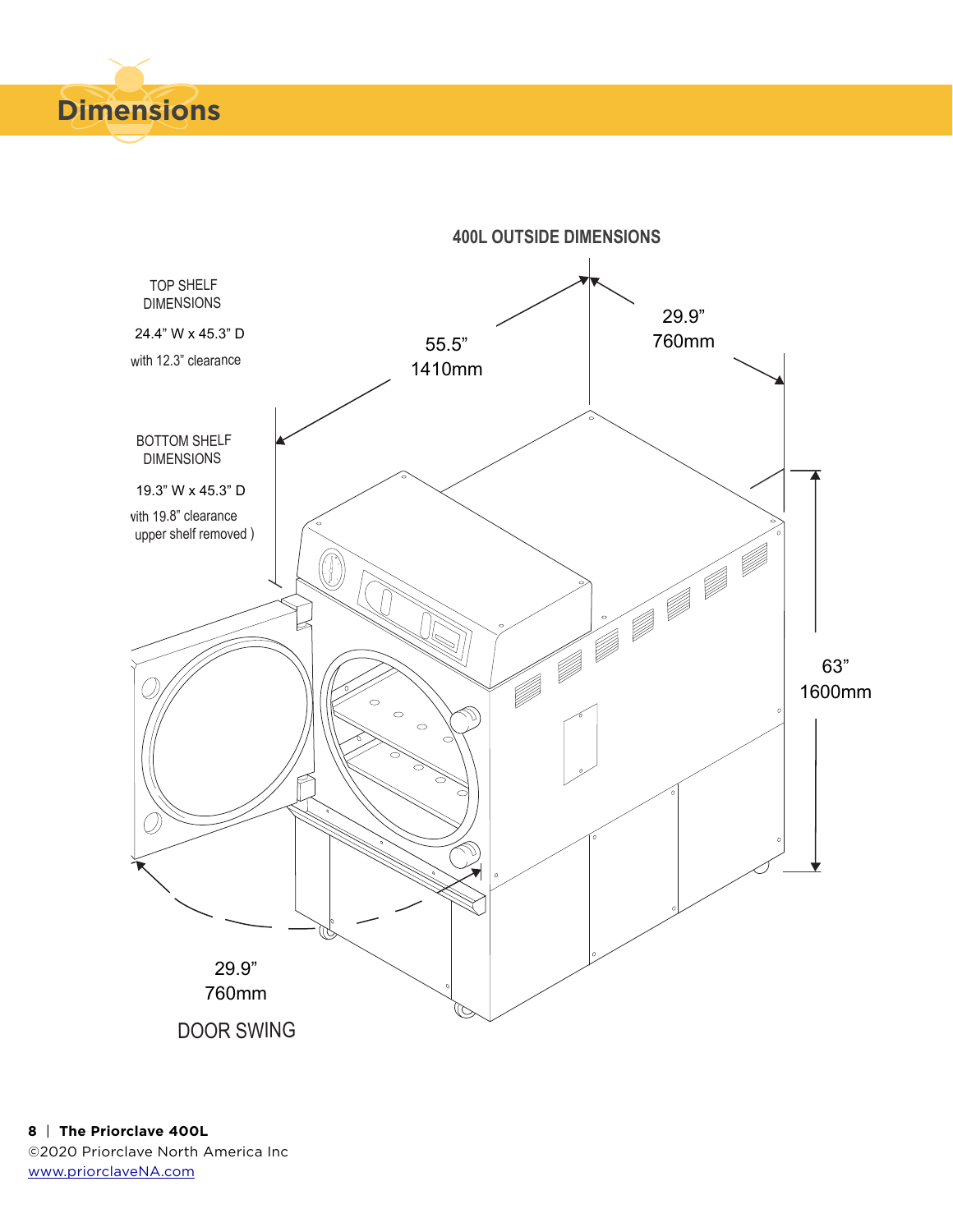

| <b>Steam</b>                                           | <b>Working</b> |                                      | <b>Operating</b>                                             | <b>Loading</b>                                                                  | <b>Loading</b>   |                   | <b>Heat</b>                                        |
|--------------------------------------------------------|----------------|--------------------------------------|--------------------------------------------------------------|---------------------------------------------------------------------------------|------------------|-------------------|----------------------------------------------------|
| <b>Source</b>                                          | <b>Volume</b>  |                                      | <b>Range</b>                                                 | <b>Format</b>                                                                   | <b>Height</b>    |                   | Input                                              |
| Internal Electrical<br>OR House Steam<br>Source        | 400 Liters     |                                      | Up to $277^\circ F$ ,<br>32 psi<br>$(136^{\circ}C, 2.2 Bar)$ | Front<br>Loading                                                                | 28.5"<br>(724mm) |                   | 17.9kW/Internal<br>OR 1.2kW/House<br>(Three Phase) |
| <b>Working Dimensions</b>                              |                | <b>Bottom Shelf Dimensions</b>       |                                                              | <b>Top Shelf Dimensions</b>                                                     |                  |                   |                                                    |
| diameter x depth                                       |                | wxdxh                                |                                                              | wxdxh                                                                           |                  |                   |                                                    |
| 24.8" x 45.3"                                          |                | 19.3"W x 45.3"D with 19.8" clearance |                                                              | 24.4"W x 45.3"D                                                                 |                  |                   |                                                    |
| (630mm x 1150mm)                                       |                | (upper shelf removed)                |                                                              | with 12.3" clearance                                                            |                  |                   |                                                    |
| <b>Outside Dimensions</b><br>wxdxh                     |                | <b>Floor Weight</b><br>(unloaded)    |                                                              | <b>Minimum Installation</b><br>wxdxh                                            |                  | <b>Door Swing</b> |                                                    |
| $29.9$ " x 55.5" x 63"<br>(760mm x 1410mm x<br>1600mm) |                |                                      | 1,000lbs<br>(590Kg)                                          | 53.9" x 97.4" x 75"<br>$(1369$ mm x 2474mm x<br>1905mm)<br>including door swing |                  | 29.9"<br>(760mm)  |                                                    |

For access purposes, the door swings completely out of the way, and both shelves slide out with anti-tip stops. Both shelves are also removable.

External dimensions do not include easily removable items such as door handles and outlet pipes that could be moved or removed for transport, and represent the maximum size of the machine without radical alteration.

The given installation dimensions include space for doors to open fully and for pipes, etc. at the back. Consideration should also be given to allowing access for servicing. BS2636 recommends 3' around the autoclave, although a smaller gap can be acceptable where this is not practical. Models that are caster mounted can be pulled out for service access, if flexible connections are used, or alternative pipework positions can be specified.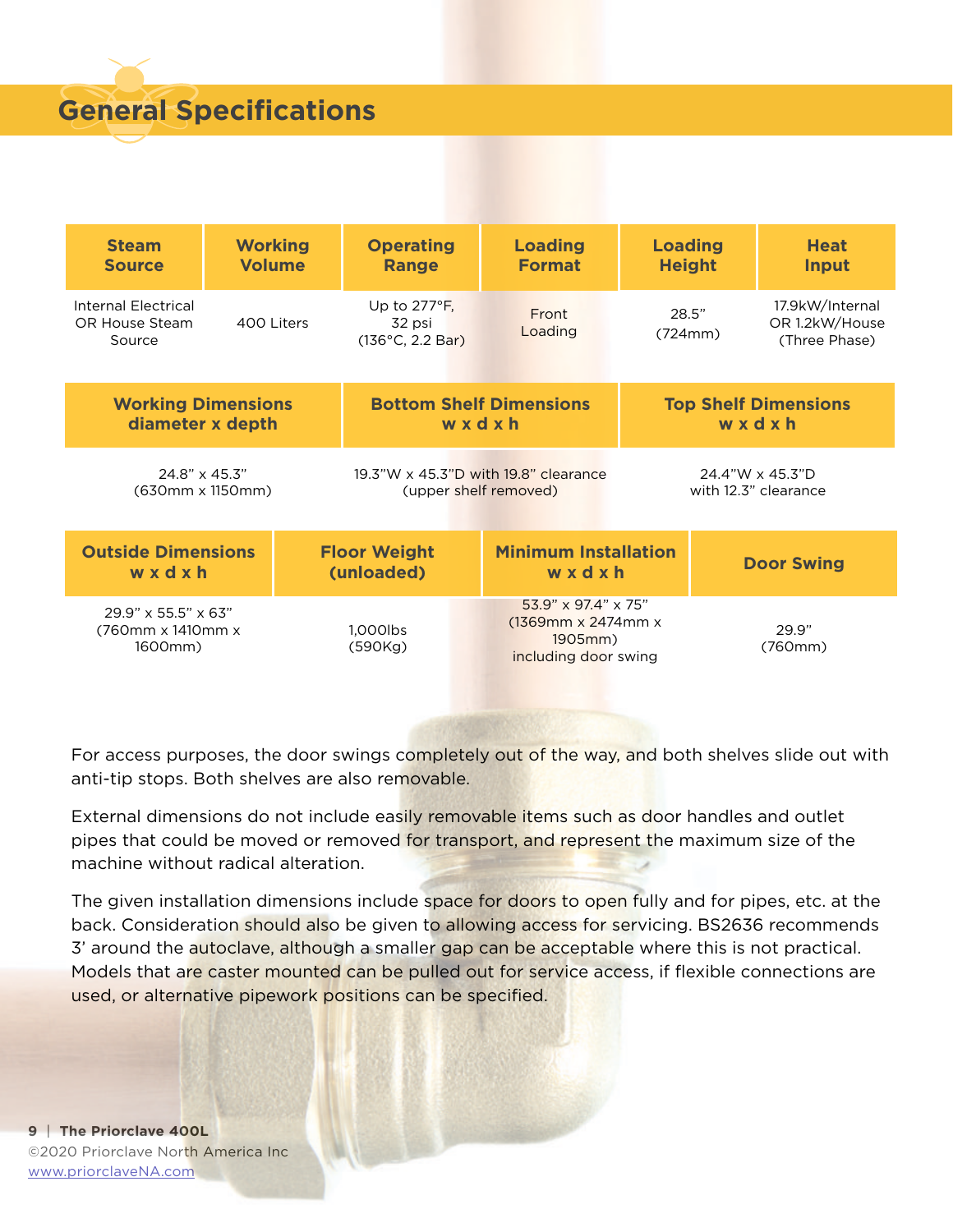

### **Electrical Supply:**

220 - 230 volts, 60 Hz, three-phase (3 wire + ground) rated at a minimum of 45 amps/phase with ground to within 6.6' (2 meters) run of the rear of the autoclave. (6.6' or 2-meter flexible connection preferred--to be supplied by customer). Note: For supplies rated at 208V an appropriately approved and rated 208V-230V buck-boost transformer is required. It must be hardwired from the buck boost transformers.

## **Water Supply:**

Water supplies must be terminated at a shut-off valve within 6.6' (2 meters) run of the rear of the autoclave.

•Feed water: Softened cold water supply line, a 1/2" (15mm), pressurized to a minimum of 36.3 psi (2.5 Bar). Not required for manual fill (softened cold water advised).

•Drain Cooling: a 3/4" (22mm) city or industrial water feed supply line, pressurized to a minimum of 36.3 psi (2.5 Bar).

## **Drain Service:**

A 12" x 12" x 8" floor sink with minimum of 1-½" (35mm) drain, capable of withstanding effluent at 140°F (60°C) and vented to the outside to comply with local codes. All drains should be located within 6.6' (2 meters) run of the rear of the autoclave. Floor sink/drain can not be located directly beneath the autoclave.

**10** | **The Priorclave 400L**  ©2020 Priorclave North America Inc [www.priorclaveNA.com](http://www.priorclaveNA.com)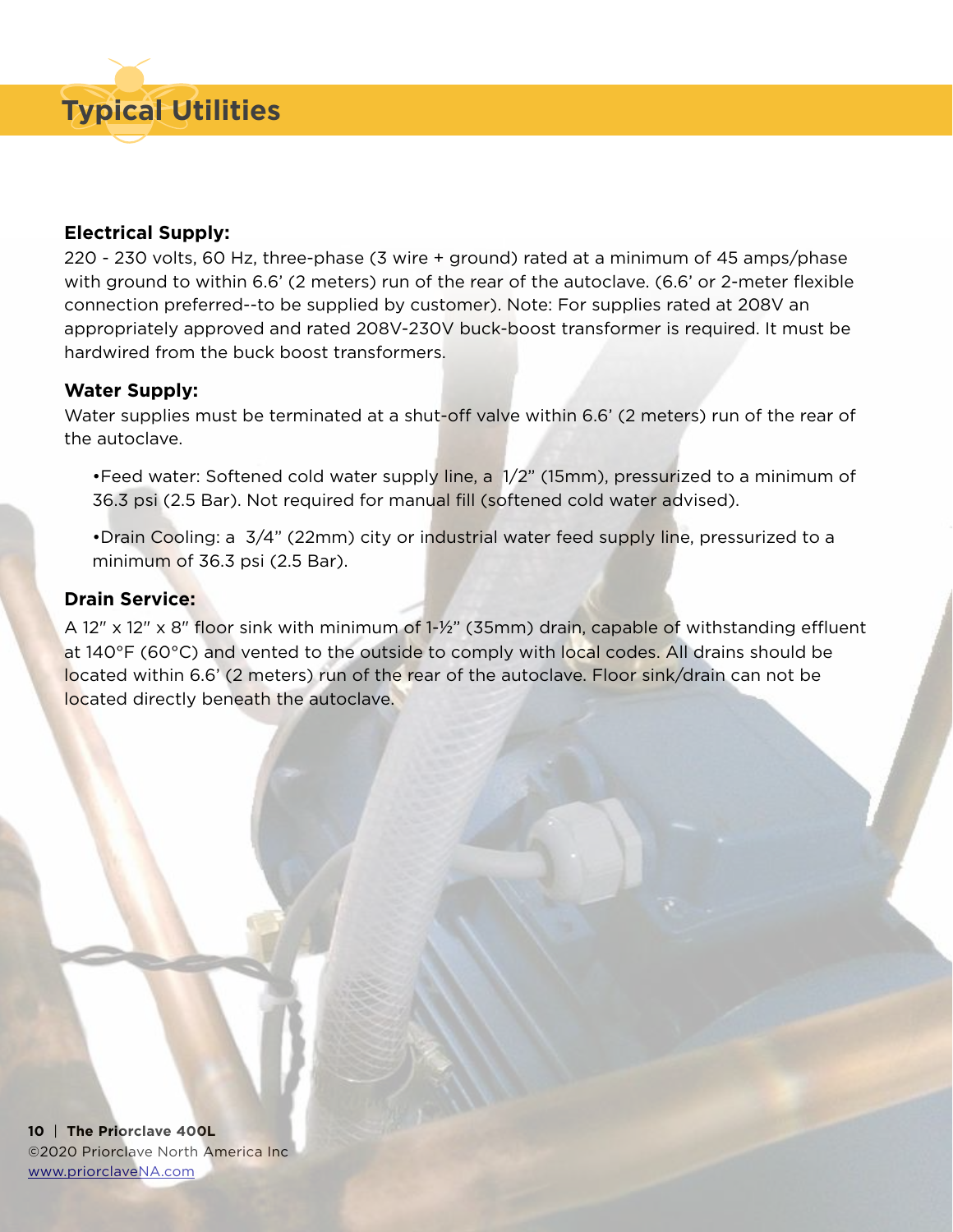# **Common Options & Accessories**



- Tactrol 5 Program Memory
- Tactrol 10 Program Memory
- Tactrol 10 Program Memory Upgrade
- Tactrol Self-Monitoring System
- Setting Lock Keyswitch Facility
- Pulsed Free Steaming
- Load Sensed Process Timing
- Automatic Water Fill System
- Water Softener
- Purified Water Level Sensor
- Stainless Steel Pipework
- Dual Electric and Steam **Heating**
- Clean Steam Generation
- Air Intake Filter System
- Exhaust Filtration System
- Air Ballast System External Air Supply
- Opposite Hand Door
- Priorclave Tactrol Printer
- Load Temperature Indication
- Chamber Pressure Indication
- Armored Wandering Probe
- External USB Port
- Combined Pre-Cycle Vacuum & Vacuum Cooling
- Post-Cycle Vacuum Drying
- Automatic Cycle Repeat
- Stainless Steel Discard Container
- False Floor for Discard Container
- Front Loading Trolley
- Loading Cassette
- Stainless Steel Loading Basket
- Stainless Steel Waste Container
- Drain Condenser
- 2 Years Spare Parts Kit
- 3 Years Spare Parts Kit
- IQ/OQ Documentation